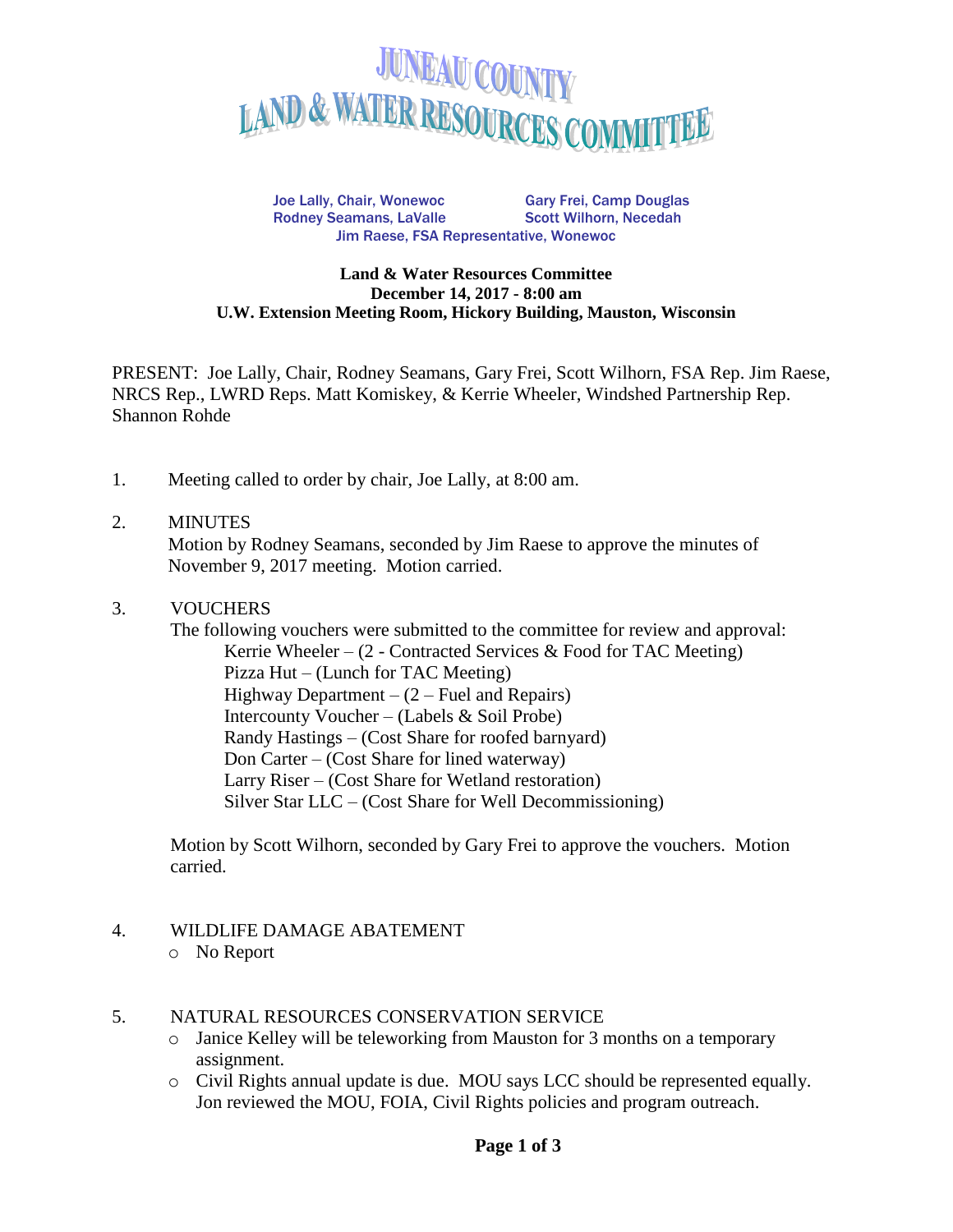- $\circ$  CSP Approximately \$400,000 in payments for 90 landowners are currently being issued and 4 5-year contracts are being renewed.
- $\degree$  EQIP the 1<sup>st</sup> deadline is 12/15/17 for ranking of special projects.

## 6. FSA REPORT

- o There was a farm loan meeting and 11 farmers attended.
- o Cindy Breene will be coming back part time in January
- o Wally Schumer was re-elected to the FSA Committee
- o There is a report on crop acreage reported to FSA for the year
- o Yields are down in some areas due to flooding but up in other areas.

### 7. OFFICE MOVE DISCUSSION

- o Matt and Jon met with USDA, IT, Building and Space Committees to look at the old courthouse area. It will be the temporary space for the office for now.
- o Contribution agreement between LWRD and NRCS is moving forward which could possibly pay for the lease on any new space.

## 8/11. LWRM PLAN UPDATE/CAC & TAC MEETING UPDATES

- o Citizens Advisory Committee Meeting was not well attended but feedback was good. Education and outreach was encouraged.
- o Technical Advisory Committee Meeting was very well attended with a variety of agencies, departments, municipalities and private consultants. The meeting provided input for LWRM plan update and there was a lot of opportunity for collaboration between agencies and departments
- o Rough draft of the LWRM plan should be done before the Department moves. Discussion on phosphorus and MDV funding versus phosphorus trading.

### 9. DRAINAGE DISTRICT APPOINTMENT

o Re-election for Norman Parkers position is due at the end of December. He was the only one with a formal request to get his name recommended by the LCC. Motion by Rodney Seamans, seconded by Scott Wilhorn to recommend Norman Parker be re-appointed to the Drainage District Board for another 3-year term by Judge Paul Curran. Motion carried.

# 10. COUNTY CONSERVATIONIST MEETING UPDATE

- o Matt presented an edge-of-field monitoring idea at the meeting. It would be in conjunction with Discovery Farms.
- o MDV Funds There are potential funds for 2019
- o Cover crops these can be cost shared with a large scale TRM grant

# 12. UPDATING COUNTY MANURE STORAGE ORDINANCE

 $\circ$  A rough draft is being created. The sub-committee is being organized with a goal to start public opinion in the spring of 2018. A suggestion by the committee was to have a local township road crew member on the sub-committee.